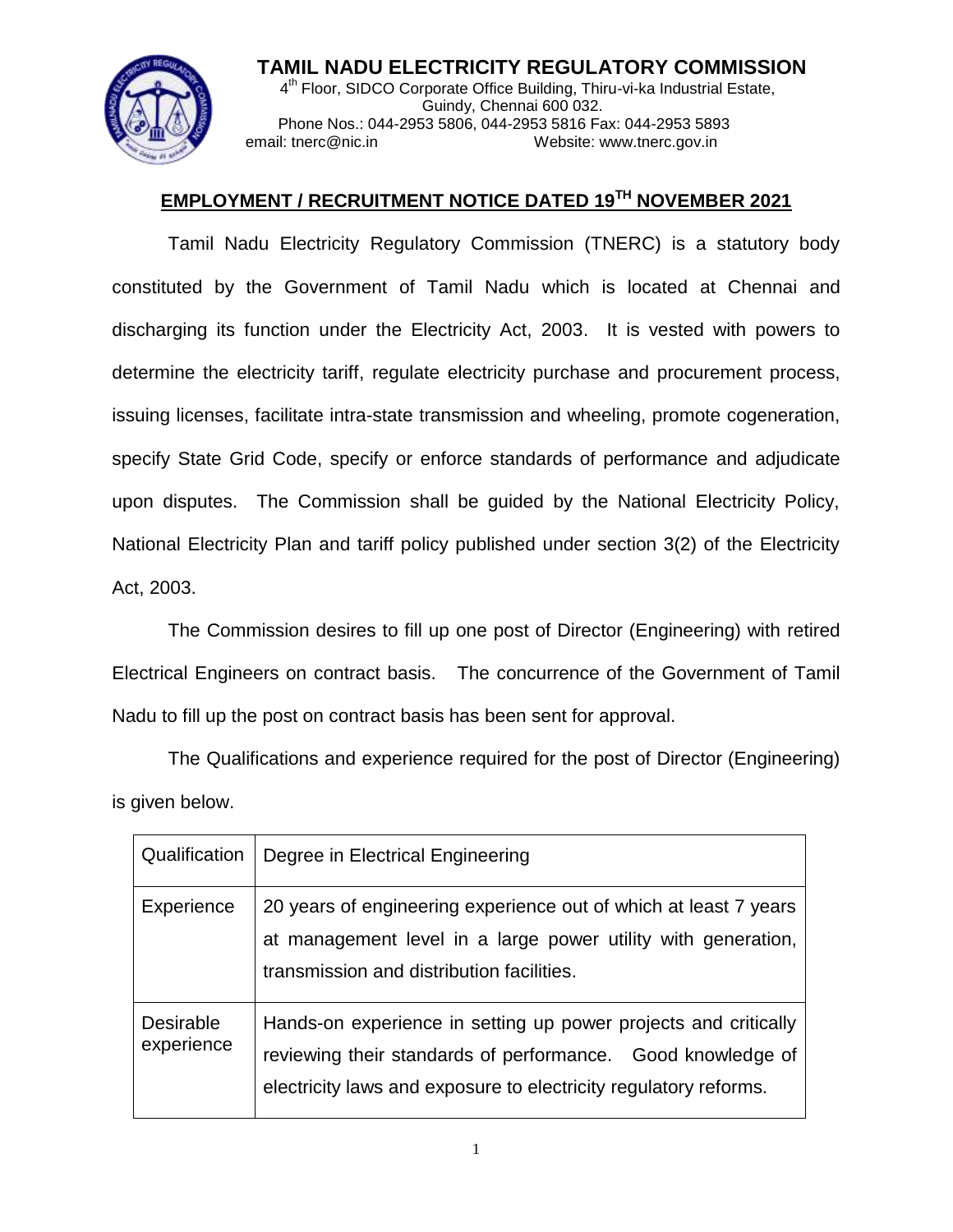The qualifying service, pay and age limit required for the post is given below.

| Qualifying<br>Service | Should have served in Grade I posts in Level 29 Rs.123400 -<br>216300 (Old Pay Band-4 Rs.37400 -67000 + Grade Pay<br>Rs.8800/-) and above or its equivalent. |
|-----------------------|--------------------------------------------------------------------------------------------------------------------------------------------------------------|
| Pay                   | Last pay drawn minus pension as per Tamil Nadu Pension Rules,<br>1978 plus applicable allowances for the post.                                               |
| Age                   | Should have completed 58 years with a maximum age limit of 62<br>years and shall cease to hold the post after he / she attains the<br>age of 65 years.       |

Mere fulfilling of eligibility criteria shall not bestow any right to be called for interview. Only short-listed candidates by the Commission shall be called for an interview. TNERC reserves the right to keep these posts unfilled depending upon the circumstances prevailing at the time of selection. The Commission's decision in this regard shall be final.

Eligible candidates should apply to "**The Secretary, Tamil Nadu Electricity Regulatory Commission, 4 th Floor, SIDCO Corporate Office Building, Thiru.vi.ka Industrial Estate, Guindy, Chennai 600 032**" giving brief description of qualification, experience, position held, age, salary drawn at the time of retirement, pension payment order, copies of previous confidential reports, commendations received etc., The applications shall be accompanied with the below given Undertaking. Last date for receipt of applications is 15<sup>th</sup> December 2021.

> **SECRETARY** Tamil Nadu Electricity Regulatory Commission

## **UNDERTAKING**

1. I certify that all statements made in this application are true, complete and correct to the best of my knowledge and belief.